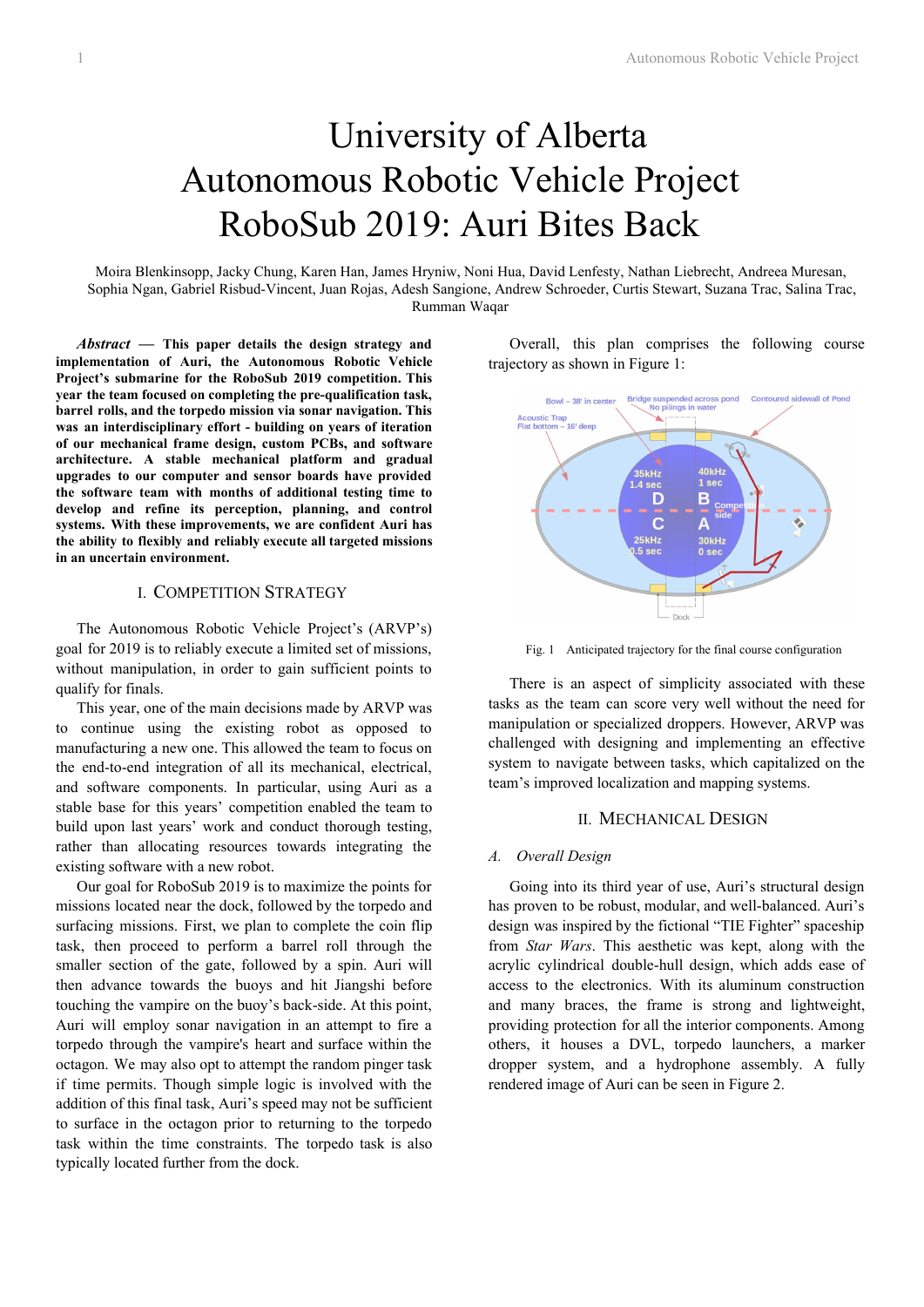

Fig. 2 Fully assembled render of Auri in SOLIDWORKS

#### *B. Sealing and Pressure Testing*

The waterproof enclosures on Auri, including its hull, battery pods, and bottom camera enclosure, are all sealed with a proven double o-ring seal on a cylindrical surface. The acrylic tubes allow clear visibility of the o-ring seal and even pressure distribution. Each enclosure has been fitted with a vent plug for ease of opening and closing and to allow for pressure testing. ARVP has modified a bicycle pump to interface with the vent plug, reversed it into a vacuum pump, and completed it with a pressure gauge. All enclosures are vacuum pressure tested before water exposure to ensure sufficient seals and prevent leaks.

# *C. Electronics Trays*

The 2019 front electronics tray was redesigned to support the new NVIDIA Jetson Xavier. The contour of the new tray complements the Xavier base and incorporates a platform on which the processor rests. The front tray was 3D printed with ASA, which has a smaller thermal expansion coefficient compared to ABS and PLA, therefore reducing thermal deformation and enhancing structural support.

The rear electronics tray was also redesigned to improve spatial efficiency. The electronics boards are mounted on 3D printed panels that slide onto brass rods in a triangular configuration. This arrangement allows for increased cable management by routing the wires through the central portion of the assembly. LED strips and leak detectors are mounted on the base ring to communicate information to the team and to detect the presence of water in the hull, respectively.

# *C. Torpedoes*

The torpedo assemblies were designed to be compact and symmetrical while delivering adequate pressure to launch the torpedoes. This is accomplished by using carbon

dioxide cartridges in a bucket changer directly mounted to an adjustable ASA regulator. Via several pipe fittings, the regulator is connected to a solenoid and then a steel tube with o-rings to hold the torpedoes. A 12 VDC electrical signal is used to actuate the solenoids, releasing the compressed gas and launching the torpedoes. Each assembly is attached to Auri with a 3D printed mounting bracket bolted into curved slots on the frame for easy adjustment of the firing angle.

# III. ELECTRICAL DESIGN

By the end of the 2018 Robosub competition, ARVP's electrical system was better than it had ever been before. The modular design enables rapid repairs and the addition of new features, which transformed it into a highly advanced and capable system. The goal of the 2018-2019 design year was to enhance the already robust system while increasing reliability by replacing aging components. New enhancements were made in the form of critical and non-critical power rails, the ability to hot-swap batteries on the go, a new communications hub for the Xavier processor, and the research and development of a new integrated ADC sonar board.

# *A. Power Distribution*

This year, a unique power distribution system was developed to allow for improved modularity. The new power regulation system consists of a series of converter cards that can be slotted into a single carrier board. At the center of each card is a buck-boost DC/DC switching regulator capable of achieving up to 98% efficiency. The output voltage of each card can be precisely set by using two resistors in series configuration. A major advantage of this system is that the on-system voltage rails allows for increased flexibility. With three card slots on the carrier board, one can configure three cards to output 12 V, 5 V, and 3.3 V. The cards and the slots are standardized such that any card can be plugged into any slot.

In addition to the three edge connectors, the carrier board contains supporting circuitry for each rail to create a critical and non-critical version of each voltage rail. Two of the three connection pairs are critical, meaning that power is supplied to connected devices even when the kill switch is removed. The third pair is a non-critical rail, meaning that any connected device will be denied power when the kill switch is pulled. Having a two-tier power system allows critical computer systems such as the Jetson Xavier to remain on, while shutting down non-critical systems such as the torpedo system, servos, and lights. A render of the card and carrier power distribution system is shown in Figure 3 below.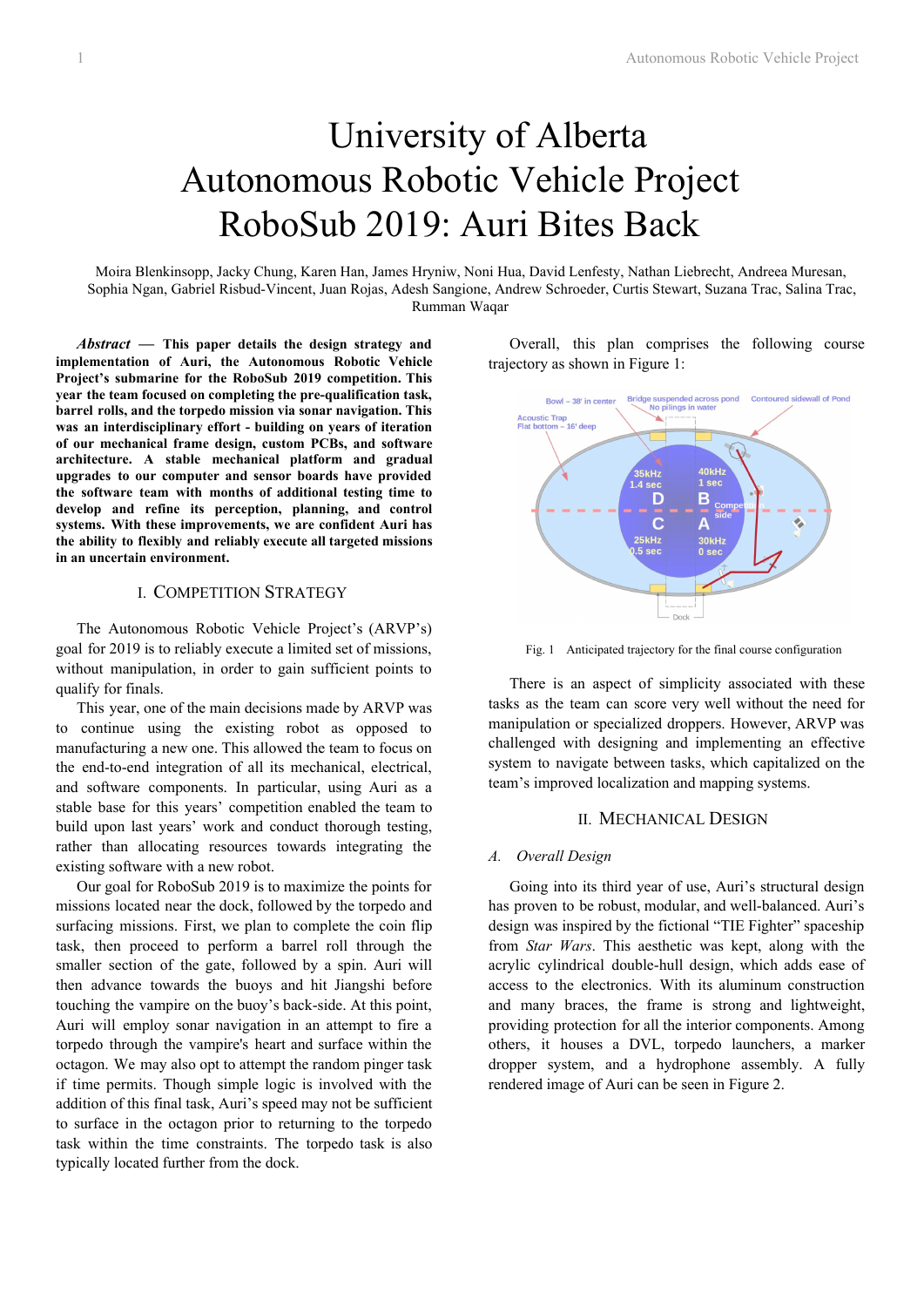

Fig. 3 Card and carrier power distribution system.

#### *B. Battery Hot-Swap System*

On the battery monitoring board, hot-swapping capability and reverse polarity protection was incorporated to the electronics battery rail and all battery rails, respectively. The hot-swapping was implemented using an LTC4418 IC. This IC connects one of two valid channels based on voltage and priority. The valid voltage range for each channel is determined using a resistor divider chain based on the hysteresis current of the IC. This prevents the batteries from discharging too far and is within the tolerance of the MOSFET switches.

# *C. Cable System and Battery Upgrades*

As Auri will be attending its third competition, it was in dire need of upgrades to its electrical systems. Many 18 AWG 3-phase power cables for the T200 Blue Robotics thrusters were beginning to rust as insulation was removed by the penetrators through continuous stress and strain. New cabling was installed for these thrusters with heat shrink wrap strategically placed near the penetrators for added strain relief. Additionally, expandable cable sleeving was used to route the 3-phase thruster wires to maintain effective cable organization and management, something with which the team has struggled in the past.

In past years, Auri has relied on custom-made 6400 mAh 4s 35C lithium-ion polymer batteries to supply the electrical systems and thrusters. However, these batteries were difficult to repair and were not readily available. As such, the team has transitioned to using ZIPPY Compact 6200 mAh 4s 40C lithium-ion polymer batteries. Though the battery capacity is slightly less, they are much easier to obtain and have been shown to have a lower internal resistance, thus reducing voltage sag under heavy current draw.

# IV. SOFTWARE DESIGN

The purchase of a Doppler Velocity Log (DVL) fundamentally changed ARVP's software architecture. In particular, the DVL made it possible to localize underwater, which led the team to convert the entire software system to a

map-oriented version of autonomy. As in previous years, the software is based on the open-source ROS framework, which provides a multitude of useful tools for robotics and allows for processes (nodes) to easily communicate via structured messages. This architecture naturally leads to the simple information pipeline shown in Figure 4:

| Perception                                                                     | Planning                        | Controls                                                              |
|--------------------------------------------------------------------------------|---------------------------------|-----------------------------------------------------------------------|
| Answers<br>Where are we?                                                       |                                 |                                                                       |
| What is around us?                                                             | What should we do?              | How do I do it?                                                       |
| <b>Nodes</b>                                                                   |                                 |                                                                       |
| Sensor Nodes<br>Localization Node<br>Vision Node<br>Mapping Node<br>Sonar Node | Planner Node                    | Motion Planner<br>LQR Controller<br><b>Actuator Nodes</b><br>LED Node |
|                                                                                | Fig. 4 ARVP's software pipeline |                                                                       |

Important components of our software architecture are highlighted below.

# *A. Perception*

#### *Computer Vision*

As the buoy and torpedo task contain distinctive features, our vision system was transitioned to an entirely deep learning-based system to allow for object detection. We continued to use YOLO [1], but changed the underlying model, reducing the required floating point operations for inference from  $3.5x10^{10}$  FLOPs to  $5x10^9$  FLOPs. Given the similarity of background features in aquatic images, a less generalized and smaller model was able to achieve precision comparable to last year's model while running two and a half times faster.

# *Localization*

This year, the team designed and implemented an Unscented Kalman Filter (UKF) [2] to better fuse the data from the depth sensor, IMU and DVL for robot localization. A constant linear acceleration and constant angular velocity 3D kinematics model [3] was used for the state transition model.

In the simulator, we were able to reduce the root mean square error of our positional states by roughly 30% after transitioning to this new system as shown in Figure 5:



Fig 5. Predicted positional states vs ground truth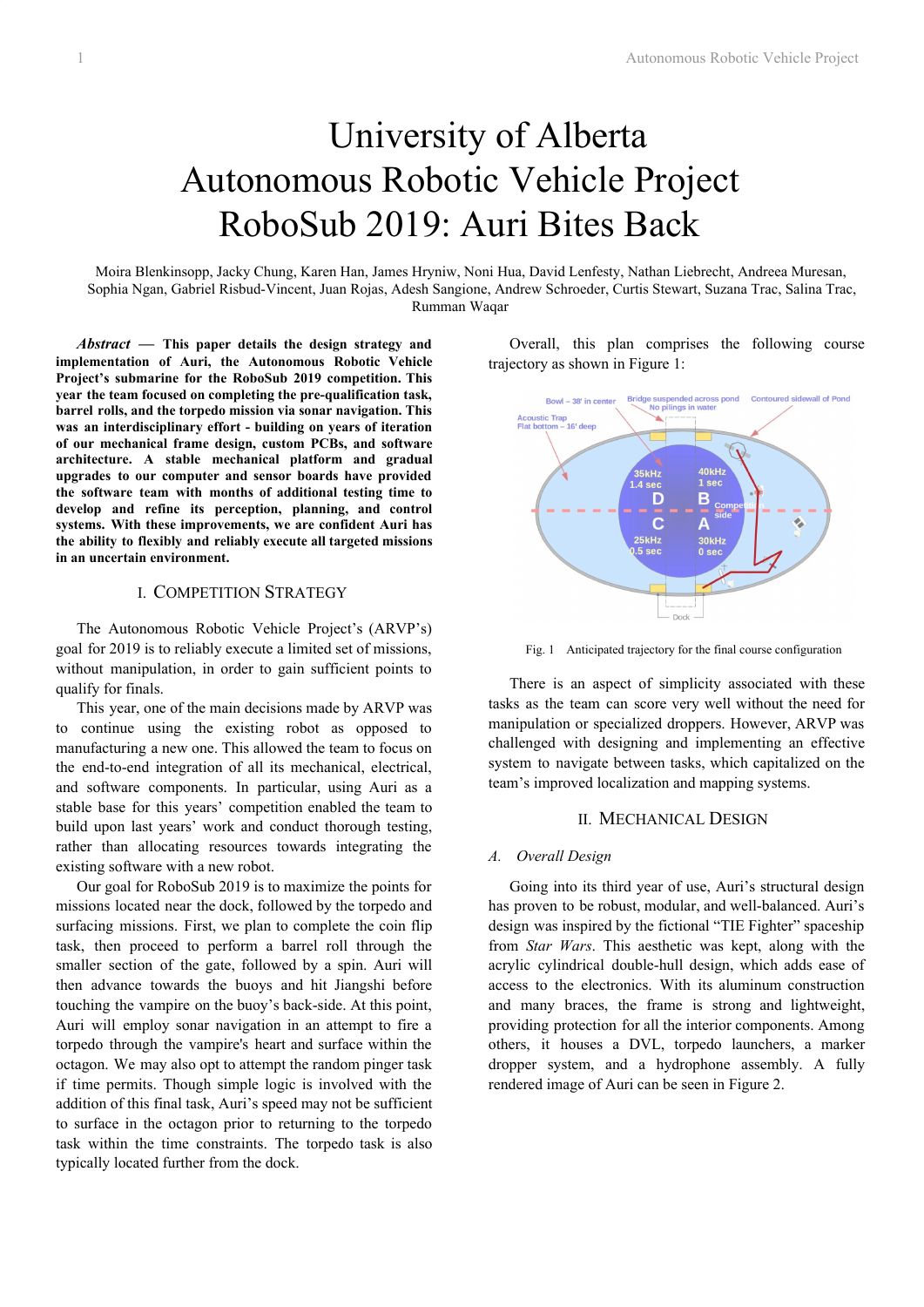#### *Mapping*

The mapping node is the main tracking interface between perception and planning. It is used to store and update positional estimates of all competition objects.

We estimate the position of competition elements using a 2D to 3D projections of their bounding boxes passed from the vision node. These estimates are fundamentally noisy, especially at a distance, so a simple covariance model in function of distance was used in conjunction with an iterative product of multivariate Gaussians [4] to converge upon the elements' true position. Since this is prone to converge on early false positives, a minimum covariance on all estimates was enforced (process noise).

The mapping system requires initial estimates as priors, but these estimates are rapidly updated and corrected through the many detections from the vision system. Figure 6 below shows the map as viewed by the robot, with the translucent blue spheres representing the 95% confidence intervals of each element.



Fig 6. Map Priors - Testing course (RViz)

#### *Passive Sonar*

This year, we made major algorithmic changes in our sound source localization algorithm. In order to compute the time difference of arrival (TDOA) for a hydrophone pair, we switched over to generalized cross-correlation with phase transform (GCC-PHAT) [5] as given by:

$$
R_{x1,x2}(t') = \sum_{f=1}^{F} \frac{\Phi_{x1,x2}(f)}{|\Phi_{x1,x1}(f)|} e^{\alpha(t')} \text{, where } \Phi_{x1,x2} \text{ is the cross}
$$

power spectral density of the two signals. The TDOA estimate is then the maximization of this function over the unknown time delay  $t' : \hat{\tau} = argmax_{t} R_{x1,x2}(t')$ . The position of the sound source *(S)* can then be calculated by solving the equation:  $v\hat{\tau} = |S - M_1| - |S - M_2|$ , where  $M_1$  and  $M_2$  are the locations of the hydrophones and  $\nu$  is the velocity of sound underwater. The equation develops into a two-sheet hyperboloid with foci in  $M_1$  and  $M_2$  and the sound source is on this surface. We can simplify this equation to a hyperbole by only considering the sound on the azimuthal plane (plane containing the microphones). Using two sets of hyperbole from our two pairs of hydrophones, the location of the sound source is the intersection of the two curves. Note that

this returns two solutions. By using an initial estimate we are able to pick the correct solution.

To further improve our performance, we added a sound source tracking with a Sequential Importance Resampling (SIR) particle filter [6]. This made our system much more resilient to missing ping data as well as outliers. Figure 7 shows how initial estimates of the pinger location are narrowed down using the passive sonar system.



# *B. Planning*

This year, the team decided to upgrade our planning model from a graphical user interface (GUI) driven finite state machine (FSM) to a completely code-based and event driven solution in C++. This new model allowed us to scale our planning system while still handling asynchronous events including timeouts in a robust way.

By the end of last year, the team struggled with increasing the size and complexity of using the graph-based Rcommander GUI [7]. As more nodes were added, the FSMs became difficult to decipher and would lag the application significantly. Also, a lack of static checks would lead to frequent bugs. For example, it was easy to forget to handle error conditions such as timeouts which would cause a hang and thus fail the entire mission. To remedy this issue, we decided to simplify our mission planner and move towards a purely code-based solution with more static checks and guarantees.

For the new code-based mission planner, we were able to take advantage of the new *boost::outcome* library, which provided a solid framework to enable compile time error handling guarantees. This way, a developer would not forget to handle an error condition such as a timeout.

Beyond static checks, a key innovation in the new code-based planning system was to abstract the concept of time from mission development. In particular, state machines and other loop-based techniques have difficulty handling multiple asynchronous events like ROS messages and timeouts simultaneously. Taking inspiration from two highly asynchronous languages, Golang and node.js, this problem was solved by building an event handling system around Linux's poll(2) system call. Simply put, any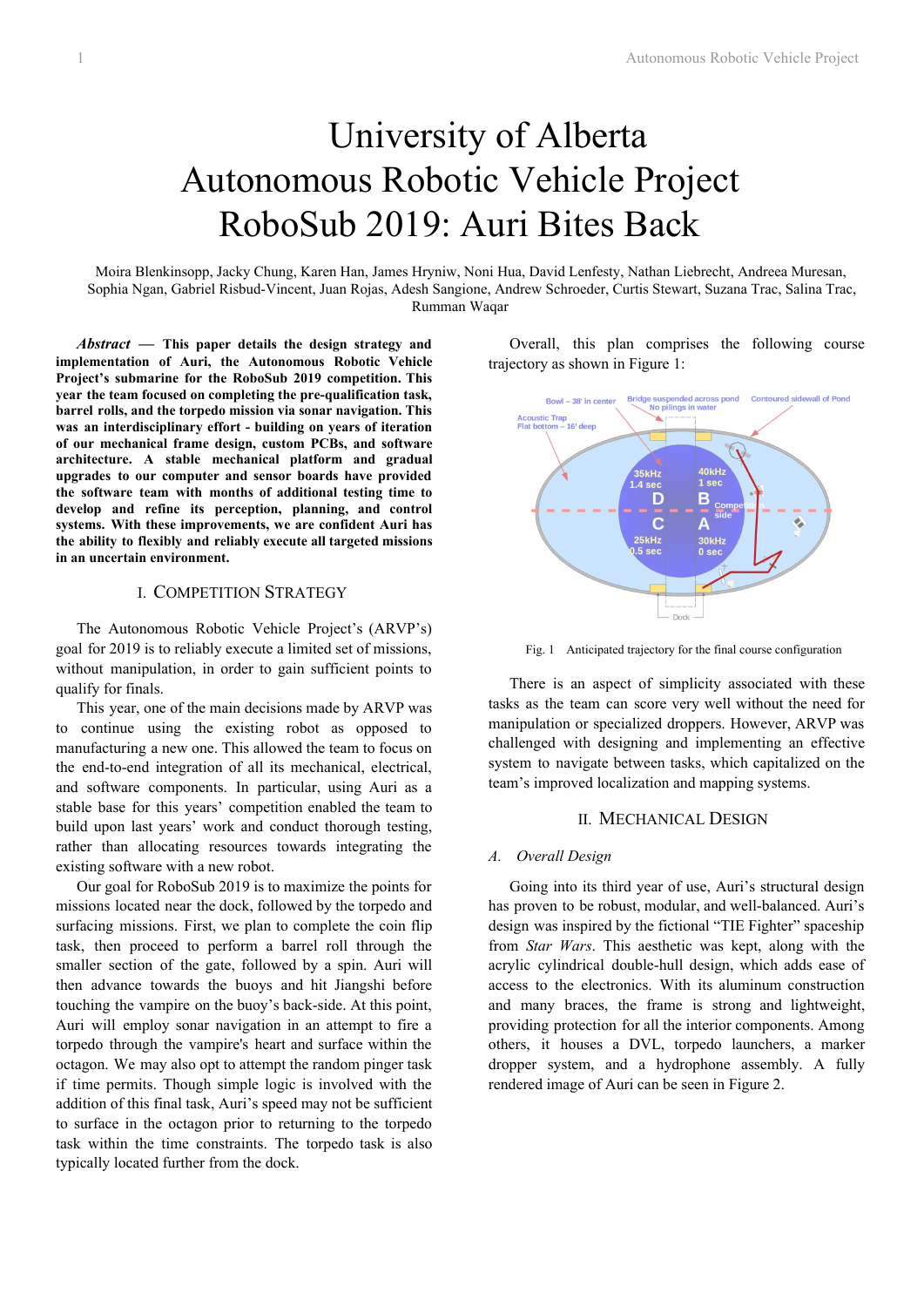asynchronous operation such as a remote procedure call or a timeout is wrapped in a Linux file descriptor such as eventfd $(2)$  or timerfd create $(2)$  and waited-on with a "select" function having similar semantics to go's select keyword. Furthermore, the entire system is single threaded as a result of Linux's poll(2) system call. This single threaded execution model eliminates the need to incorporate memory synchronization, greatly reducing the cognitive load on the developer.

# *C. Control*

# *LQR Control*

For low level controls, the team focused on improving the functionality of Auri's Linear Quadratic Regulator (LQR) control system. For instance, the control inputs were normalized to better hold target velocities. This allowed the integration of the motion planning system, which uses velocity control. Also, the controller was updated to support arbitrary thruster configurations. This made it possible to evaluate different thruster configurations in the simulator, with the goal of determining which thruster configurations could be used to optimize the controllability of the vehicle.

#### *Motion Planning*

A setback with using LQR control for positional control is that there was no way to control the path the robot would take to move to its goal. This often resulted in very unpredictable and inefficient movement from the robot. In order to remedy this problem, we integrated the ROS based motion planning library move-base into our stack. We used the dynamic window approach (DWA) algorithm [8] for local robot navigation. This generates velocity commands to send to the LQR controller. The addition of the motion planner made it possible to have much more control over the robot's overall movement and has allowed the team to obtain more consistent results when performing missions.

# V. EXPERIMENTAL RESULTS

Given ARVP's focus on conducting more thorough and frequent software testing, improving Auri's mechanical and electrical reliability were top priorities this year. In order to maximize in-pool testing time, Auri had to be functionable and operable to maintain a weekly testing cadence. This reliability was achieved by scheduling mechanical and electrical system "cut-over" weeks in which the two teams would radically change the robot frame and electronics within one week so as to minimize the robot's downtime.

Since last year, new thruster guards, additional cross bracing and better buoyancy adjustment mechanisms have all helped increase the reliability of the mechanical frame. Notably, the team now relies on checklists and streamlined procedures such as vacuum pressure tests and motor tests to

ensure that all systems are functioning properly before all pool tests.

As usual, unit tests, simulation and continuous integration are the backbone of ARVP's testing infrastructure. Overall, the team created dozens of unit tests, ran over 2000 continuous integration (CI) jobs, and tested our robot in the simulator for upwards of 1500 hours. However, real-world tests are still critical to the team's software development. The club has accumulated about 60 hours of total pool testing in an olympic-size dive tank. Since early May, these tests have been run twice a week with weekday tests focusing on motion planning and control, while weekend tests focused on testing continuous missions with a full course setup.

#### VI. ACKNOWLEDGEMENTS

It has taken many years for ARVP to flourish into the streamlined, self-sufficient organization that it is today. Beyond the dedication and contribution of the team members, the group could not have done any of its work without the support of many partners, advisors and mentors.

In particular, ARVP would like the thank the Faculty of Engineering at the University of Alberta and its staff for providing generous funding, space, and tools so the team can do its best work. In particular, Raymond Matthias, Erin Lee, Rebecca Blanchette and Don Villacencio have been key allies throughout the year. We would also like to thank our advisor Dr. Bob Koch for all his help with approvals and advice regarding the team's control system and Robert Donovan for his ongoing support both as a mentor and as a diver during our pool tests.

Finally, we would also like to recognize all our corporate donors, without whom our robot would be made of sticks:

- Gold Sponsors: APEGA Foundation
- Silver Sponsors: Shell Canada, Honda Canada, Nortek, Rail Services Co., Travis CI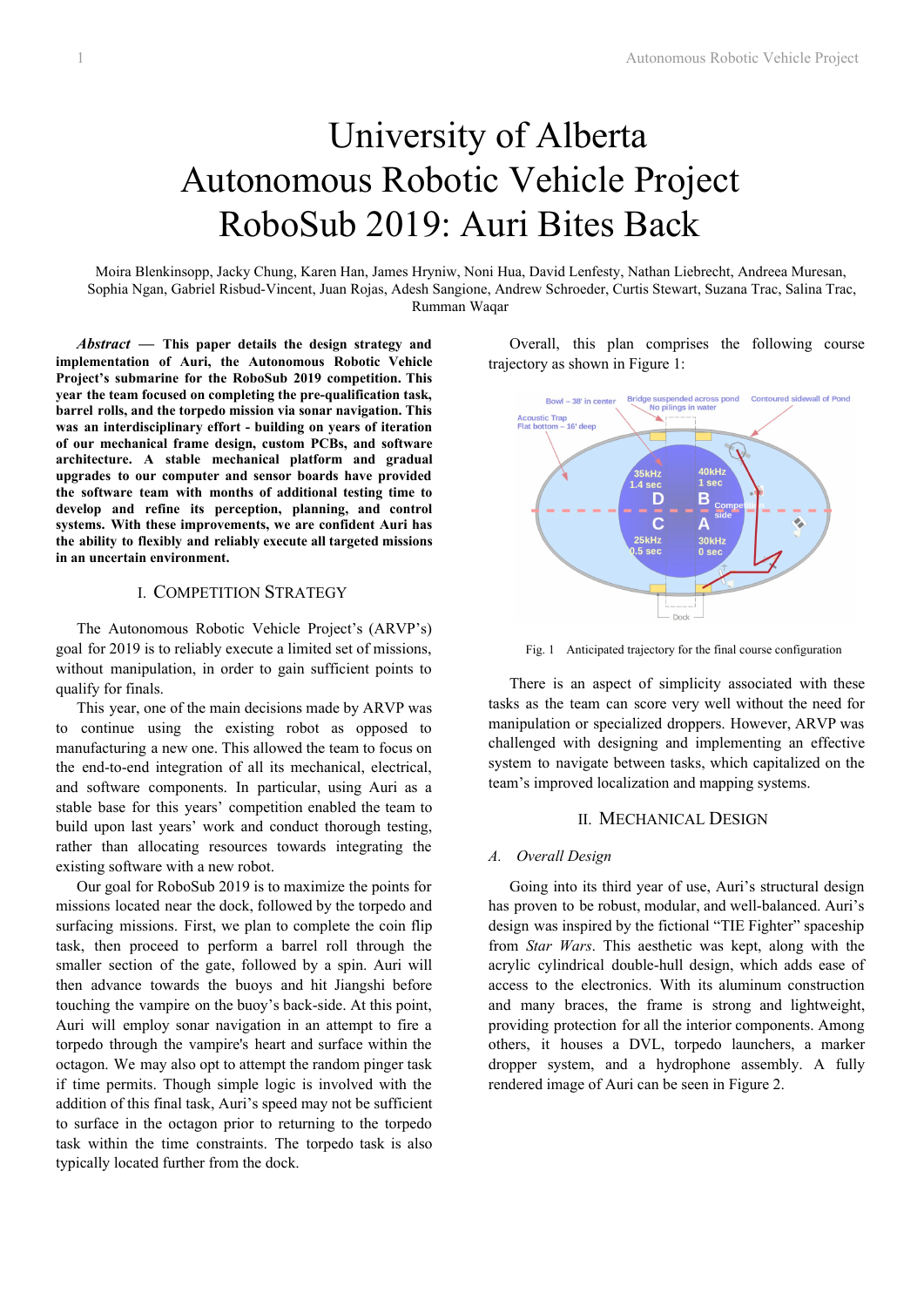# **REFERENCES**

[1] J. Redmon, S. Divvala, R. Girshick, and A. Farhadi, "You Only Look Once: Unified, Real-Time Object Detection," 2016 IEEE Conference on Computer Vision and Pattern Recognition (CVPR), 2016.

[2] E. Wan and R. Merwe, "The Unscented Kalman Filter for Nonlinear Estimation," Proceedings of the IEEE 2000 Adaptive Systems for Signal Processing, Communications, and Control Symposium (Cat. No. 00EX373). IEEE, 2000.

[3] T. Fossen, "Handbook of marine craft hydrodynamics and motion control" 1st ed. Chichester, West Sussex: Wiley, 2011, Section 2.2.1.

[4] C. E. Rasmussen and C. K. I. Williams, "Gaussian Processes for Machine Learning". The MIT Press, 2006.

[5] C. Knapp and G. Carter, "The generalized correlation method for estimation of time delay", IEEE Transactions on Acoustics 1976, Speech and Signal Processing ASSP-24(4), 320-327.

[6] N. Gordon, D. Salmond, A. Smith, "Novel approach to nonlinear/non-Gaussian Bayesian state estimation". IEEE Proceedings F on Radar and Signal Processing 1993 140(2), 107–113.

[7] H. Nguyen, "RCommander: a Photoshop for Robots" [Online]. Available: http://wiki.ros.org/rcommander

\_core. [Accessed: July 8, 2019].

[8] D. Fox, W. Burgard, and S. Thrun. "The dynamic window approach to collision avoidance". Technical Report IAI-TR-95-13, University of Bonn 1995.